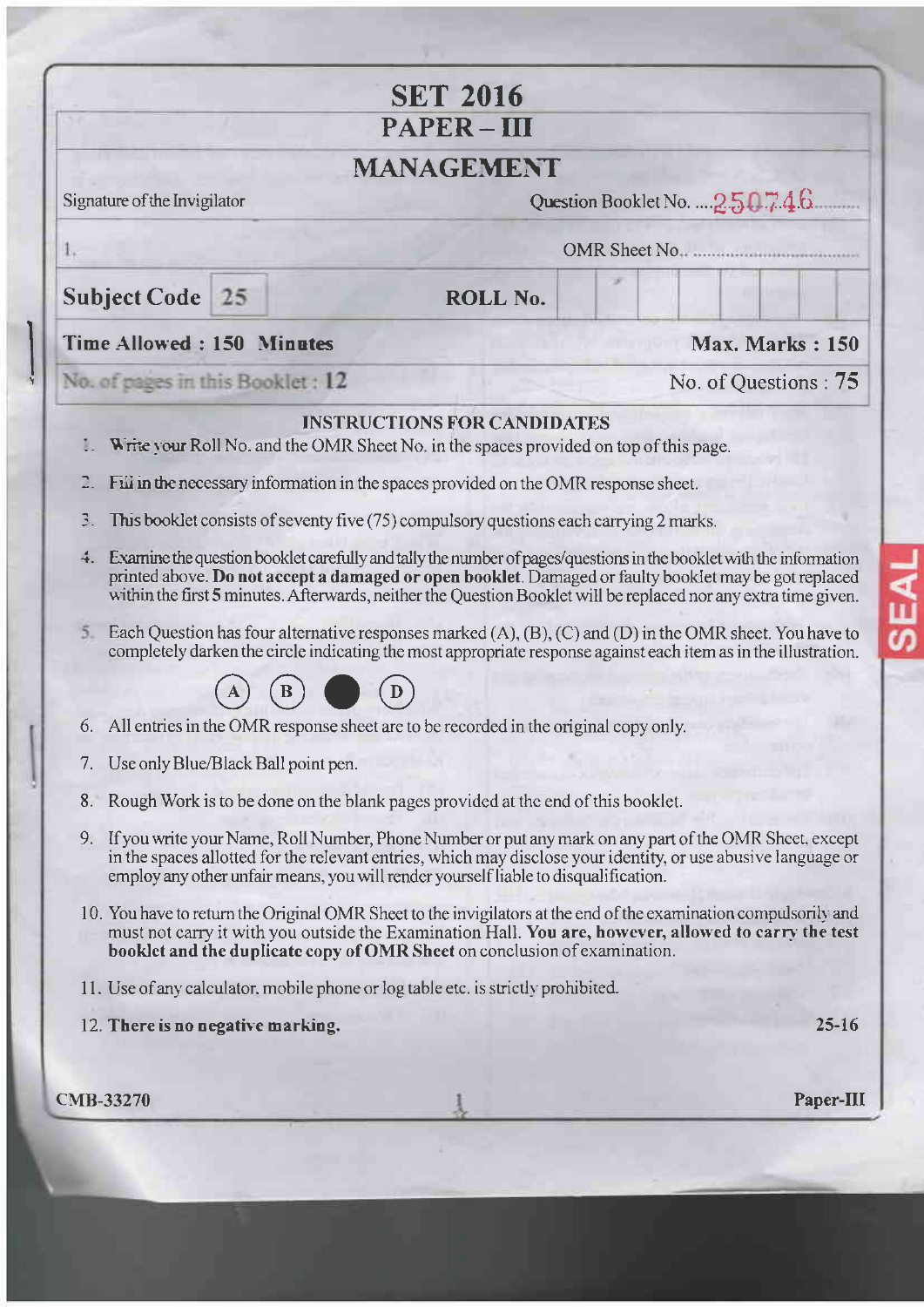## PAPER-III **MANAGEMENT**

6.

7.

- 1. Which of the following aptly describes the role of |4. Line Managers and Staff advisors, namely HR Professionals?
	- (A) Staff advisors focus more on developing HR programs while line managers are more involved in the implementation of those programs
	- (B) Line managers are concerned more about developing HR programs whereas staff advisors are more involved in implementing  $\left| \right|_5$ . such programs
	- (C) Staff advisors are solely responsible for developing, implementing, and evaluating the HR programs while line managers are not at all involved in any matters concerning HR
	- (D) Line managers alone are responsible for developing, implementing, and evaluating the HR programs while staff advisors are not at all involved in any matters concerning HR
- $2.$ What is the most important contribution of the **Hawthorne Studies?** 
	- (A) The discovery of the informal relationship and social groups among employees
	- (B) The significance of lighting and ventilation for performance
	- (C) The difference in the performance of male and female employees
	- (D) The relationship between the behavior and performance
- $3.$ In Strategic Human Resource Management, HR strategies are generally aligned with
	- (A) Business strategy
	- (B) Marketing strategies
	- (C) Finance strategy
	- (D) Economic strategy

#### **CMB-33270**

A structured questionnaire method of contrary data about the personal qualities of employees is called

- (A) Functional job analysis
- (B) Management position description questionnairs
- (C) Work profiling system
- (D) None of the above
- The system of ranking of jobs in a firm on the basis of the relevant characteristics, duties, and responsibilities is known as
	- (A) Job evaluation  $(B)$ Job design
	- (C) Job specification (D) Job description

Which error takes place when the rater allows one negative aspect of a Person's character or performance to influence the entire evaluation?

- $(A)$  Horn effect (B) Stereotyping error
- $(C)$  Halo error (D) First impression

Which one of the following Performance Appraisal methods has "reducing the possibility of rater bias" as its objective?

- (A) Forced distribution method
- (B) Forced-choice description
- (C) Graphic Scales
- (D) Person-to-Person comparison method

8. Designing a job according to the worker's  $ph_1 s.c.$ strength and ability is known as

- (A) Ergonomics  $(B)$  Task assertion.
- (C) Job autonomy
- (D) None of the source

2<br>☆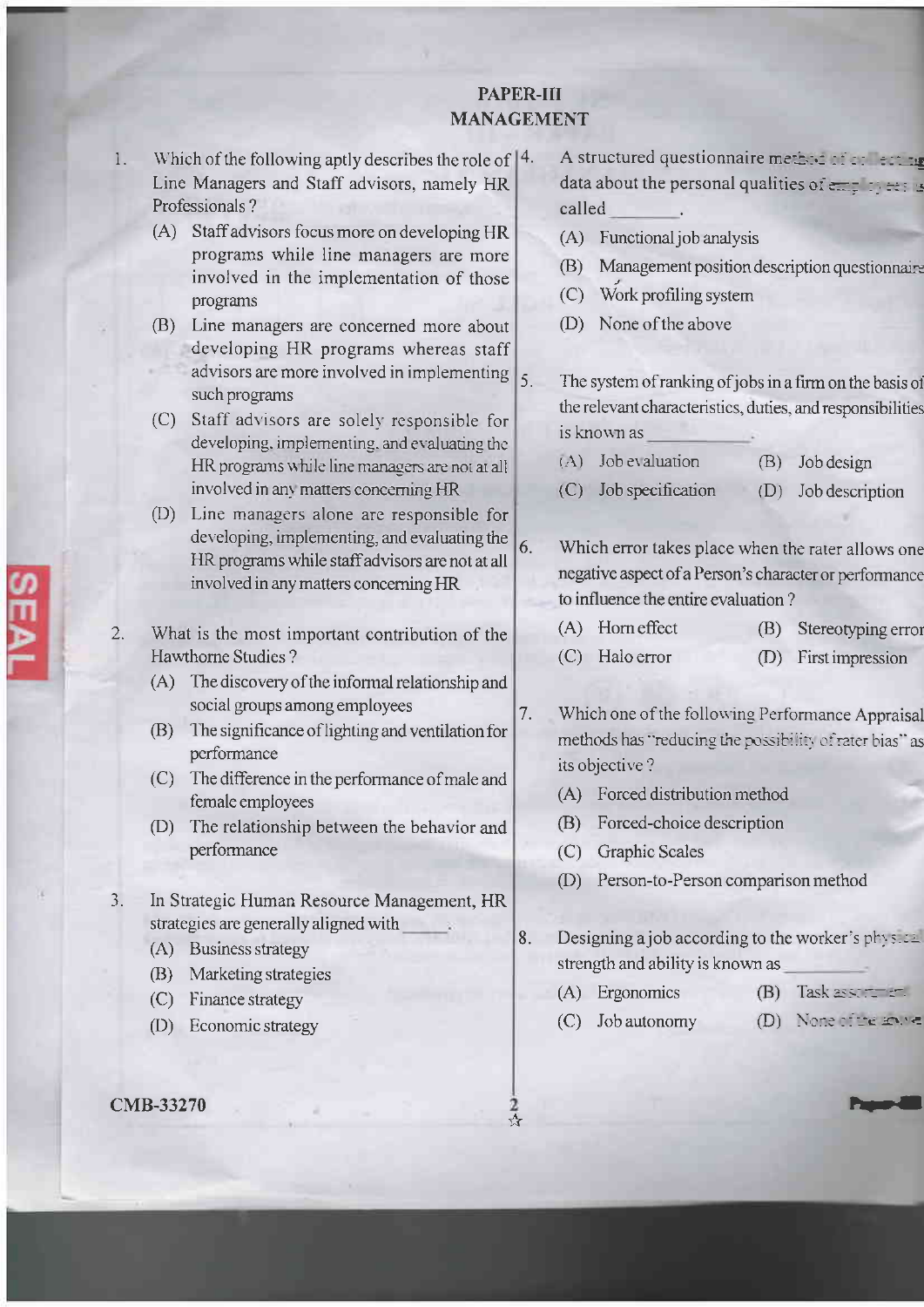- Which one of the following statements is *not* generally 13. true of Self-appraisal?
	- (A) It is not meant to be a ritualistic form filling exercise but has to be a useful component of a development-oriented Performance Appraisal system
	- (B) It has an important role to play in employee development
	- (C) It should start at the end of the 'performance  $|14\rangle$ period' and immediately after the Performance Review is completed
	- (D) Ideally, it should be a continuous process for the employee
- 10. The Plans that necessitate changes in the existing technology, the organizational structure, and the employee's authority and responsibility are called
	- (A) Short-term HR Plan

 $\mathbf{z}$ 

- (B) Medium-term HR Plan
- (C) Long-term HR Plan
- (D) None of the above
- 11. Which of the following is not a forecasting technique to assess the human resource requirements of an organization?
	- $(A)$  Trend analysis
	- (B) Ratio analysis
	- (C) Management judgment
	- (D) Replacement charts
- 12 The forecasting based on the subjective views of the managers on the HR requirements of an organization is known as
	- A Normal group technique
	- (B. Deiren technique
	- (C) Managerial judgment
	- (D) Work study technique

### **CMB-33270**

- The primary aim of recruitment and selection process is to
- (A) meet the high labor turnover
- (B) hire the best individuals at optimum cost
- (C) Ensure the availability of surplus in the case of sickness and absence
- (D) None of the above

A prerequisite for a successful and efficient recruitment program is to have  $a(n)$ 

- (A) Corporate policy
- (B) HR policy
- (C) Recruitment policy
- (D) Health and safety policy
- 15. Which of the following is used to measure the various characteristics of the candidate?
	- (A) Physical test (B) Psychological test
	- (C) Attitude test (D) Proficiency test
- 16. Which of the following is not an objective of employee orientation?
	- (A) Preventing employee alienation
	- (B) Developing team spirit
	- (C) Acclimatizing the employees
	- (D) Raising the salary of the employees
- 17. Which of the following orders is followed in a typical selection process?
	- (A) Test and/or interview, application form, reference check and physical examination
	- (B) Application form, test and/or interview, , reference check and physical examination
	- (C) Reference check, application form, test and/or interview and physical examination
	- (D) Physical examination, test and/or interview, application form and reference check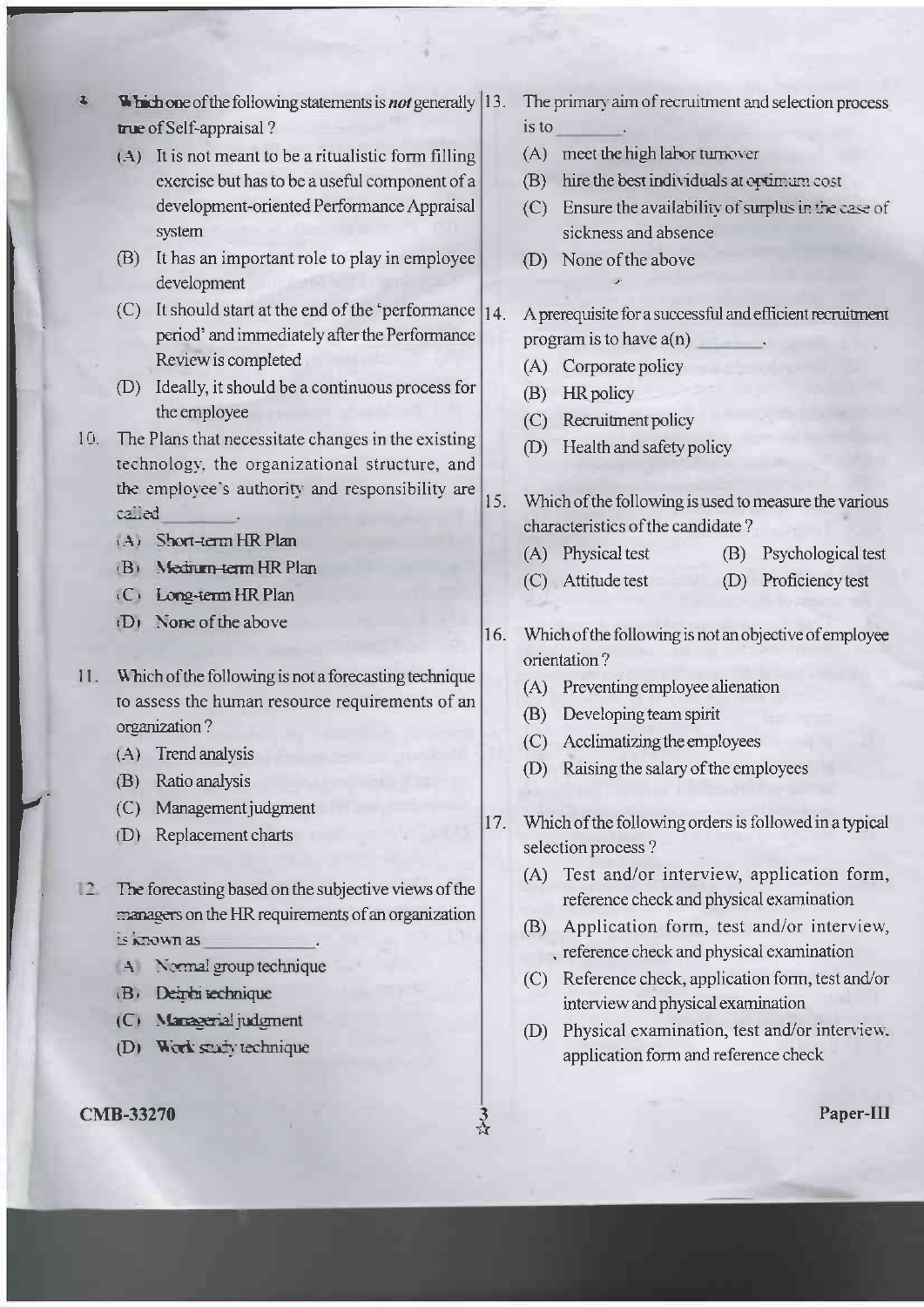- 18. Biographical inventory questions were developed by 22. the
	- (A) American Psychological Association
	- (B) Indian Psychological Association
	- (c) French Psychological Association
	- (D) None of the above
- 19. <sup>A</sup>team of leamers working online in areal-time mode
	- (A) Individualized self-paced e-learning online
	- (B) Individualized self-paced e-learning offline
	- (C) Group-based e-learning synchronously
	- (D) Group-based e-learning asynchronously
- 20. In relationship marketing firms focus on relationships with
	- (A) Short-term; customers and suppliers
	- (B) Long-term; customers and suppliers
	- (C) Short-term; customers
	- (D) Long-term; customers
- 21. Which of the following statements are not correct in the context of distribution?
	- I. Distribution means achieving the optimum distribution costs without losing decision-making authority over the product offering and the way it is marketed and supported
	- II. In selective distribution, intermediaries are  $25.$ given exclusive rights to market the good or service within a defined 'territory', and thus you use a very limited number of intermediaries
	- III. McDonald's and KFC are good examples of distributors
	- IV. Stealth marketing refers to the unauthorized sale of new, branded products diverted from authorized distribution channels or imported into a country for sale without the consent or knowledge of the manufacturer

#### Code:

| $(A)$ I, II, III and IV | $(B)$ I and II   |
|-------------------------|------------------|
| $(C)$ II and III        | $(D)$ III and IV |

cMB-33270

- A further 3Ps are incorporated in the man They are
	- (A) Physical evidence,
	- (B) Process, people, and
	- (C) Physical evidence, people, an
	- (D) Physical evidence, process, and people
- 23. According to the Marketing and Sales Standard Setting Body (MSSSB), which of the following is no <sup>a</sup>marketing fimction ?
	- (A) Promote marketing intelligence
	- (B) Develop sales tactics
	- (C) Develop the customer proposition
	- (D) Work with other business functions and thin parties
- 24. Four competing philosophies strongly influence the role of marketing and marketing activities within ar organization. Which of the following is not a componen of market orientation ?
	- (A) Customer orientation
	- @) Profitabilityorientation
	- (C) Marketingorientation
	- (D) Competitor orientation

Marketing decision makers in a firm must constantly monitor competitor's activities - their products, prices. distribution, and promotional efforts - because :

- (A) The competitors may be violating the law and can be reported to the authorities
- (B) The actions of competitors may threaten the monopoly position of the firm in its industry
- (C) The actions of competitors may create oligopoly within an industry
- @) Newproduct offerings by a competitor resulting competitive variations may adjustments to one or more components. firm's marketing mix

Paper-William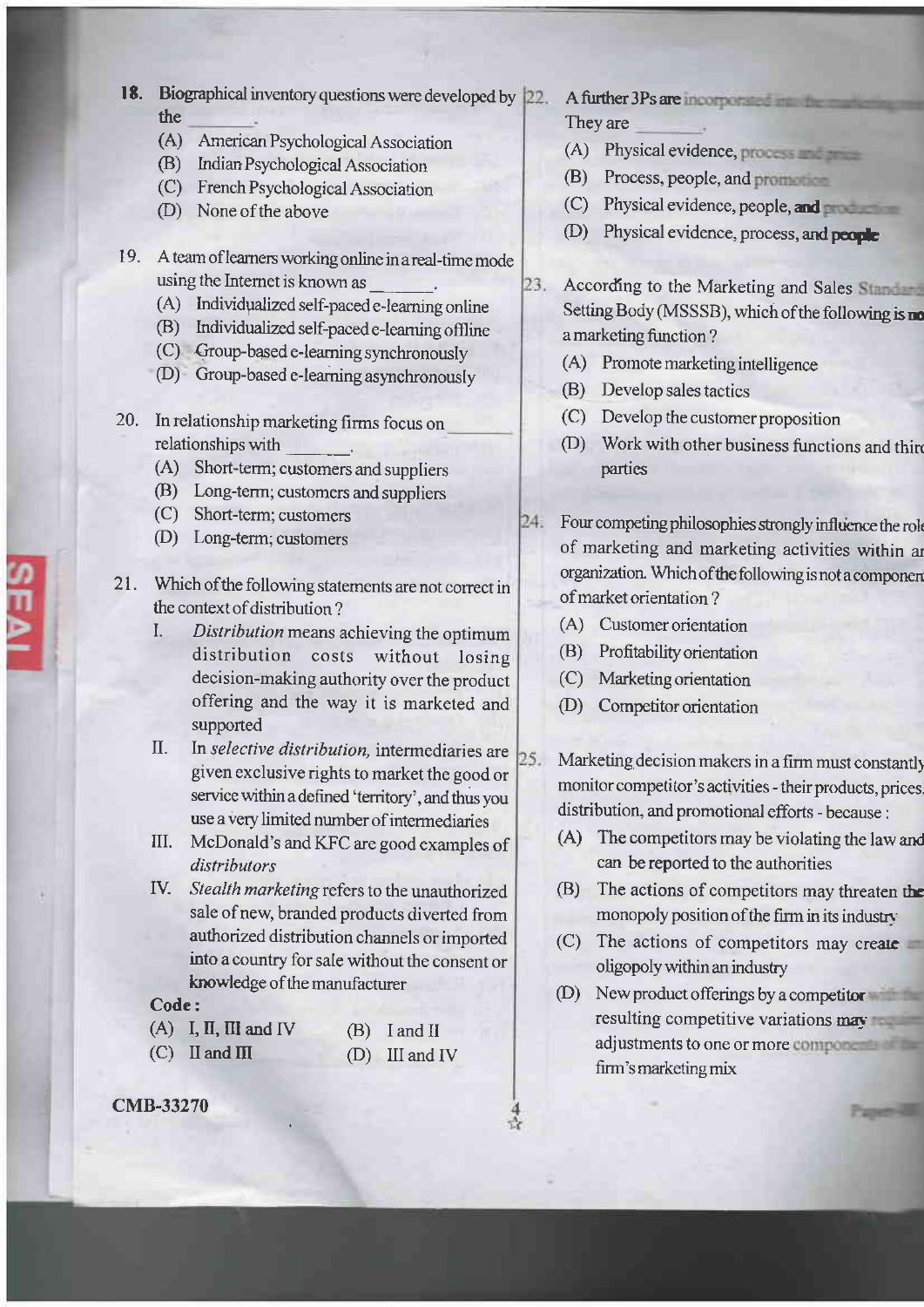- The phenomenon that customers are happy to work  $|30$ . 36. with companies and organizations to solve problems s referred to as :
	- $\div$  Crowd-sourcing
	- **B** Communication-sourcing
	- C) Customer co-creation
	- D) Mass-sourcing
- The simplest model of consumer buying behavior to understand stressing how the consumer goes through six key stages in the acquisition process is
	- (A) Memory
	- (B) Theory of Planned Behavior
	- (C) Maslow's Hierarchy of Needs
	- Di Consumer Acquisition Model
- **Examples** Providing free samples of perfumes (scent) in magazines is an example of which of the following?
	- $\triangle$  Classical conditioning
	- (B) Operant conditioning
	- $\mathbb{C}$  Social learning
	- D Behavioral learning
- Marketing research, by presenting pertinent 29. **Electronic in a useful format:** 
	- **Example 2** Provides managers with a means to judge employee performance
	- $\mathbf{E}$   $\mathbf{A}$  and  $\mathbf{A}$  and  $\mathbf{A}$  and  $\mathbf{A}$  and  $\mathbf{A}$  and  $\mathbf{A}$  and  $\mathbf{A}$  and  $\mathbf{A}$  and  $\mathbf{A}$  and  $\mathbf{A}$  and  $\mathbf{A}$  and  $\mathbf{A}$  and  $\mathbf{A}$  and  $\mathbf{A}$  and  $\mathbf{A}$  and  $\mathbf{A}$  and  $\mathbf$  $|33.$ case and in suggesting possible actions for **The marketing direction**
	- $\mathbb{R}^n$  and  $\mathbb{R}^n$  are sufficient information about a situation after it we urs to be able to follow its path of **DOLLARTICOCCO**
	- **Example 2008** and the sumers with information a neutral and the product or service is useful **Little**
- Tovota's Prius and Honda's Hybrid Civic are examples of technological products inspired ev-
	- (A) Style considerations in the laper ase automobile industry
	- (B) Social pressure to develop more fuel-efficient vehicles with fewer dangerous enuss are
	- (C) The desire of many engineers to simply masse interesting products
	- (D) The realization that Japanese people didn't need large, high-speed cars
- 31. When little is known about the problem, research seeking to discover the cause of a problem by discussing the problem with informed sources and examining pre-existing data is undertaken. This type of research is called as
	- (A) Situation analysis
	- (B) Casual investigation
	- (C) Exploratory research
	- Bottom-line analysis  $(D)$
- Retailing activities resulting in transactions that occur  $32.$ away from a fixed store location are referred to as
	- (A) Non-store retailers
	- (B) Convenience stores
	- (C) Department stores
	- (D) Supermarkets
	- Which of the following means placing your product or service in as many outlets or locations as possible, in order to maximize the opportunity for customers to find the good or service?
		- (A) Exclusive distribution
		- (B) Intensive distribution
		- (C) Selective distribution
		- (D) Direct distribution

 $\frac{5}{26}$ 

**CMB-3327V**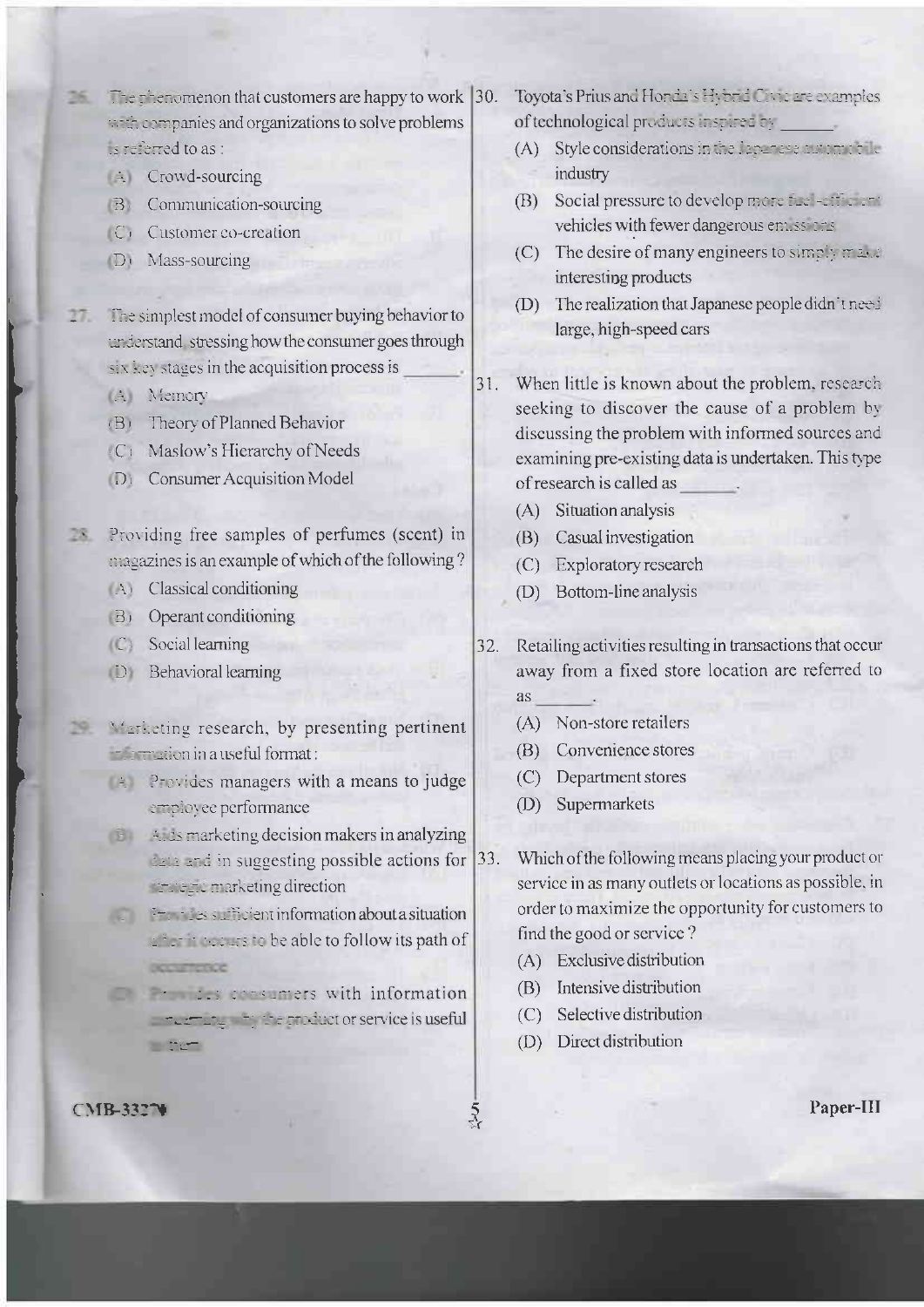- 34. A means of orchestrating the tools of the marketing [38. communications mix, so that audiences perceive a single, consistent, unified message whenever they have contact with a brand, is referred to as:<br>(A) Integrated Marketing Communications (IMC)
	-
	- (B) Personal Selling (PS)
	- (C) Direct Marketing (DM)
	- (D) Customer Service (CS)
- Unpaid peer-to-peer communication of often 35. provocative content originating from an identified sponsor using the Intemet to persuade or influence an audience to pass along the content to others ls
	- (A) Viral Marketing
	- (B) Word-of-Mouth Marketing
	- (C) Direct-responseMarketing
	- (D) Peer-to-peer Marketing
- 36. The success of marketing communication depends upon the extent to which messages engage their audiences. These audiences can be seen to fall into three main groups : 39.
	- (A) Customers, general public and sales personnel
	- @) Customers, channel members and general stakeholders
	- (C) Customers, general stakeholders and club members
	- (D) General public, club members and general stakeholders
- 37. Companies often reinforce consumer loyalty by providing reward cards and points for purchasing (e.g. H<sub>0</sub>. the Nectar card in Britain) and stamps (e.g. as used by the Japanese retailer, 7-Eleven). These activities can be refened to as
	- (A) Classical conditioning
	- (B) Social leaming
	- (C) Esteem buitding
	- (D) Operant conditioning

#### cMB-33270

- Which of the following statements are correct?<br>
I. Direct Marketing is a marketing as
	- Direct Marketing is a marketing communication tool that uses non-personal media to create and sustain a personal and intermediary free communication with customers, potential customers and other significant stabilizers
- II. Direct response advertising includes advertisements that contain 'call-to-response' mechanisms such as telephone numbers, website addresses, e-mail and postal addresses
- III. Exhibitions are events when groups of sellows meet collectively with the key purpose  $\blacksquare$ attracting buyers
- IV. Field Marketing is a marketing communication activity concerned with providing support for the sales force and merchandising personnel

Code :

- $(A)$  I and II (C) III and IV  $(B)$  II and III (D) I, II, III and  $\nabla$ 
	-

# Asymmetric information occurs because

- (A) One party to a financial transaction information than another
- (B) Stock market prices on the i prices by up to fifteen minutes
- (c) Not all investors undestand and balance sheets
- (D) Not all shareholders arc amual general meetines
- Which of the following  $\mathbf{i}$ 
	- (A) It ignores cut-off point
	- @) The cut-off **The cut-off The cut-off**  $\blacksquare$ outlay is a set

**Q** ti

- $(C)$  The tech- $\cosh f$
- rro{r (D) It may be a second company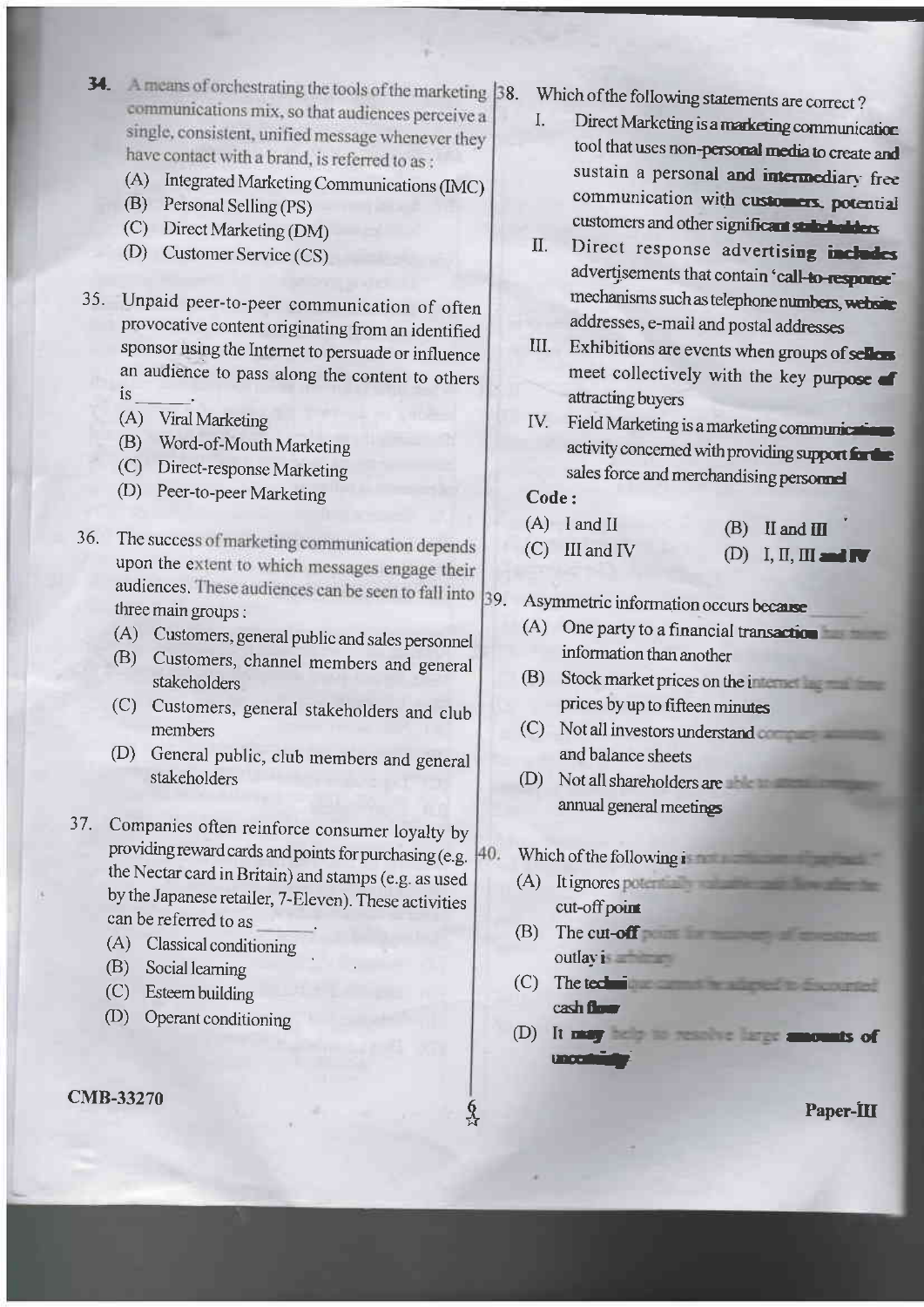Which of the following is the correct expression for  $|46$ . If you were a famer growing crops for market, how would you hedge your risk? the percentage return on a share? (A)  $Rt = (dt + Pt - Pt-1)/Pt-1$ (A) By taking contracts to sell at a pre-agreed forward price (B)  $Rt = (dt + Pt - Pt-1)$ (B) By taking contracts to buy at a pre-agreed (C)  $Rt = (dt + Pt - Pt-1)/dt$ forward price (D)  $Rt = (-dt - Pt + Pt-1)/Pt-1$ (C) By taking contracts to sell at the spot price (D) By taking contracts to buy at the spot price The concept of equilibrium in the Capital Asset Pricing Model (CAPM) is highly influenced by which of the 47. Which of the following accurately describes a Currency following concepts from economics? Board? (A) Perfect competition (A) A currency board is where the domestic (B) Monopolistic competition currency is issued in some fixed ratio relative to (C) Oligopoly gross reserves of foreign currency (D) Monopoly (B) A currency board is where the foreign currency is issued in some variable ratio relative to gross reserves of domestic currency 43. What are price-earnings valuations usually based on? (C) A currency board is where the domestic  $(A)$  Gross profit (B) Operating profit currency is issued in some variable ratio relative (C) EBITDA (D) Free cash flow to net reserves of foreign currency (D) A currency board is where the domestic Which of the following defines the market to book currency is issued in some fixed ratio relative to net reserves of foreign currency (A) The ratio of stock market valuation divided by 48. How can we compare projects in the case where they the value of its NAV have different life-spans? (B) The ratio of NAV value divided by stock (A) Use the annuity equivalent approach market valuation. (B) Use the perpetuity equivalent approach (C) The market value of tangible assets divided by (C) Use both the perpetuity and annuity equivalent the book value of tangible assets approach (D) The market value of intangible assets divided (D) Select the project with the shorter payback by the book value of mangible assets period When is a profitability index used? 45. The sum of squared deviations from the mean, 49. (A) When capital is rationed multiplied by probability, describes which of the (B) When IRR cannot be used (C) When IRR and NPV conflict A Smirt in man Varant (D) When payback is deemed to have insufficiently C Capitante dD Courtence taken into account the time value of money

**CVIERZZE** 

Suvaine?

43.

47

 $44.$ 

value?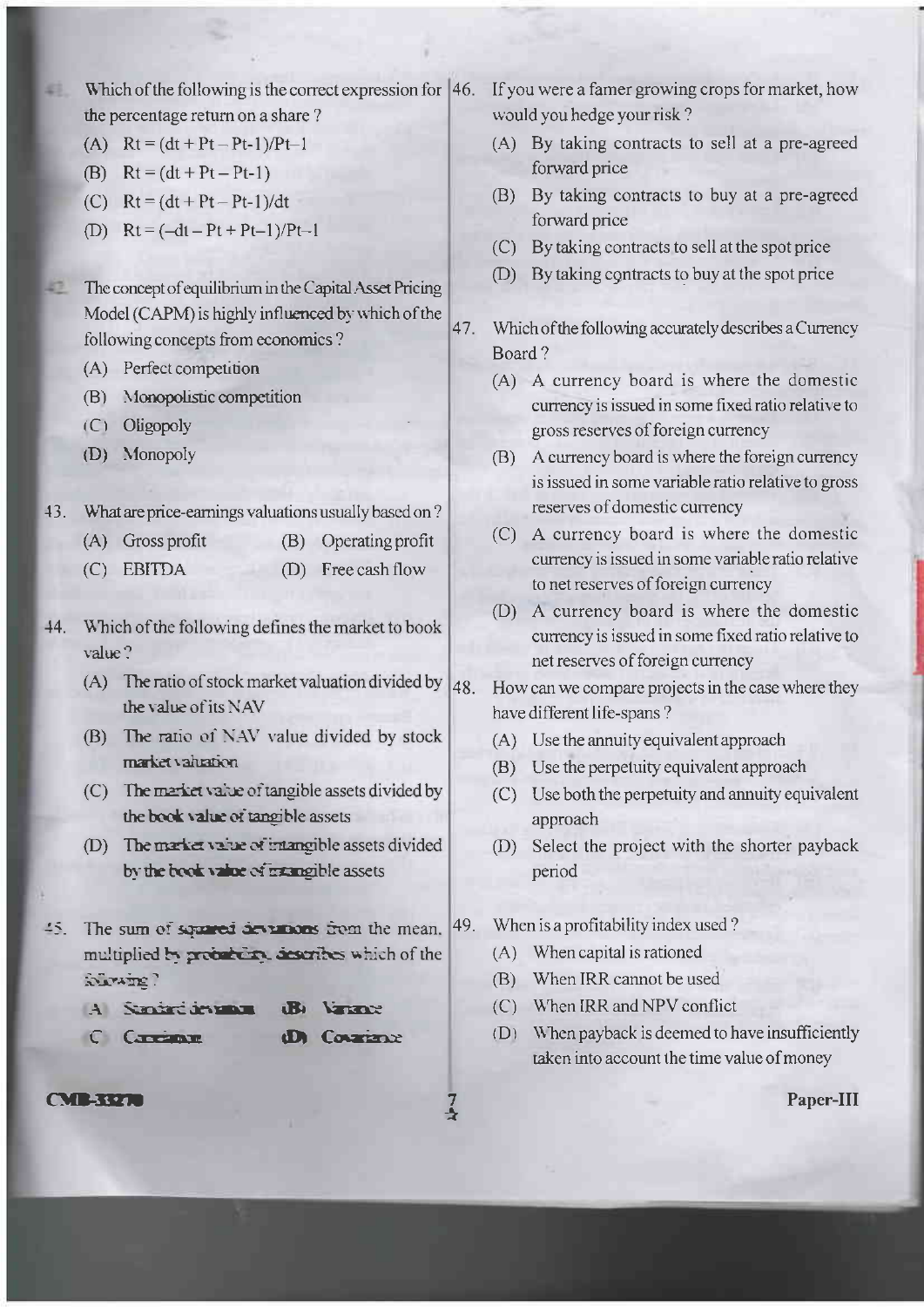- **Extract following is true for leveraged beta?**
- (a) Lcveraged beta represents fundamental operational risk
- (B) Leveraged beta represents financial risk from leverage
- (c) Leveraged beta represents fundamental operational risk plus financial risk fiom leverage
- (D) Leveraged beta represents fundamental operational risk minus financial risk from leverage
- 51. Why is it generally believed that there is an optimal capital gearing ratio ?
	- (A) There is a precise gearing ratio at which the benefit of the tax shield is exactly matched by  $\vert$  54. the increasing risk of financial distress
	- (B) There is a precise gearing ratio at which the risk ofthe tax shield is exactly malched by the increasing benefit of financial distress
	- There is a precise gearing ratio at which the (c) benefit of the tax shield is exactly matched by the increasing risk of agency
	- (D) There is a precise gearing ratio at which the benefit of managerial motivation is exactly matched by the increasing risk of agency
- Which ofthe following is typically the most important 52. economy or synergy which is sought from Mergers and Acquisitions M&A activity ?
	- 56. (A) Economies of scope from applying existing resources to new uses, at little additional cost
	- (B) Revenue and marketing synergies from new, enhanced, or more efficient distribution
	- $(C)$  Economies of scale effects from organizational learning
	- $(D)$  Economies of scale from doing away with duplication of function between the two firms
- $\mathbb{R}$  Paper-III
- 3. What does the following trade credit jargon refer ro ?  $5/7$  net 30'.
	- (A) A discount of 5% will be given for full payment within 7 days . Failing that, the account must be settled in 30 days
	- @) <sup>A</sup>discount of 7% will be given for full payment within 5 days. Failing that, the account must be settled in 30 days
	- (C) A discoupt of 30% will be given for full payment within 7 days. Failing that, the account must be settled in 30 days
	- @) <sup>A</sup>discount of 5% will be given for full payment within 30 days. Failing that, the account must be settled in 7 days

What is Gordon's 'bird in the hand' fallacy ?

- (A) Investors prefer early resolution of uncertainty and apply a lower discount rate to later dividend
- (B) Investors prefer early resolution of uncertainty and apply a higher discount rate to later dividends
- (C) Investors prefer later resolution of uncertainty and apply a higher discount rate to later dividends
- (D) Investors prefer later resolution of uncertainty and apply a lower discount rate to later dividents
- Which of the following is the correct formula for the Baumol inventory model of cash management ? 55.

| (A) $Z = \sqrt{2k/FT}$   | (B) $Z = \sqrt{(2Fk/T)}$ |
|--------------------------|--------------------------|
| (C) $Z = \sqrt{(3FT/k)}$ | (D) $Z = \sqrt{(2FT/k)}$ |

What are home-made dividends and why would investors 'make' them ?

- (A) Home-made dividends represent sales of stock by relatively impatient investors
- (B) Home-made dividends represent purchases of stock by relatively impatient investors
- (C) Home-made dividends represent sales of stoci by relatively patient investors
- @) Home-made dividends represent purchases oi stock by relatively patient investors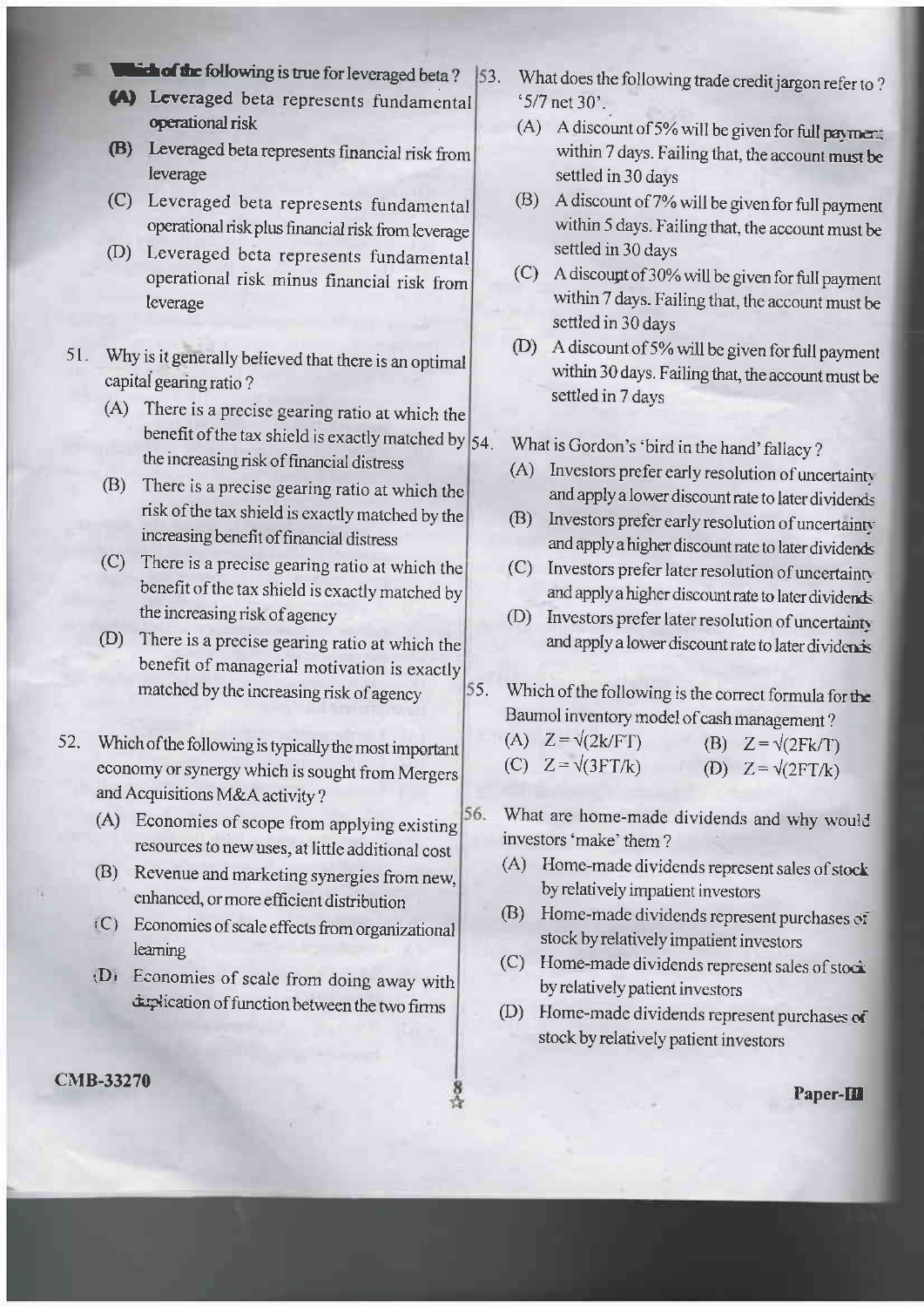- Which of the following represents Modigliani and Miller's 61. 57. second position on the effect of capital gearing?
	- (A) There is a negative relationship between financial gearing and the WACC because of the 'free lunch' effect of the tax shield
	- There is a positive relationship between financial (B) gearing and the WACC because of the state distress
	- (C) There is no relationship between finition gearing and the WALCO as translate to The lost terens timbute same
	- D) There is a some manufacturer from provided to 9400 necessary that go **Check Chap The RTE**
- What it be missing must intropretented as: 58 mone as and senger in course by **EXAMPLE AND RESIDENCE AND RESIDENCE** 
	- **PARTIES AND IN**  $\mathcal{H}$  . The set of  $\mathcal{H}$
	- $\frac{1}{2}$   $\frac{1}{2}$   $\frac{1}{2}$   $\frac{1}{2}$   $\frac{1}{2}$
	- $\Gamma$
	-
	- **The Lampe Persion**  $\mathbf{E}$
- First of the following theories holds that countries will 霊 creates and export products that use large amounts of tractors that they have in abundance?
	- A The Theory of Absolute Advantage
	- **B** The Factor Endowment Theory
	- (C) Mercenillism
	- D) Net-mentantiism

What is the underlying characteristic of the WTO? 60.

- (A) It facilitates economic co-operation between different countries
- (B) It resolves disputes between economic trade **blocks**
- (C) It fight the development of less developed countries.
- D large as an annual a institution that regulates the agreements concluded at the Uruguay to the transmission are goal being the **EXECUTE 11 The International trade**

 $\frac{9}{11}$ 

#### CMB-33270

Does the WTO come with its own institutional framework?

- (A) Nu, the WTO depends on the relevant Astronomy of the title governments
- BUN: the WTU primary certain institutional <u>semperents but that the adjace basis</u>
- The first the ATI provides a certain institutional mine of when changes depending on the taure of the trace agreements
- it estimates a common institutional The wars, for the implementation of free trade **MERCHICATS**
- When are the two main functions of the WTO?
- The promotion of free trade and economic liberalism
- The administration of the WTO agreements and  $(B)$ the resolution of international trade disputes
- (C) The promotion of world peace, economic stability and financial co-operation
- The administration of the WTO's institutional  $(D)$ framework and the promotion of economic cooperation amongst its members
- Practically, what is the most significant organ of the 63 WTO?
	- (A) The Committee on Trade and Development
	- The Council for Trade in Goods  $(B)$
	- (C) The General Council
	- (D) The Ministerial Conference
- What are countervailing measures? 64.
	- (A) Measures which a State may initiate against another State when that other State has legally subsidized any of its domestic industries
	- (B) Measures which a national government may initiate against another State when that other State has not subsidized any of its domestic industries
	- (C) Measures which a State may initiate against another State when that other State has illegally subsidized any of its domestic industries
	- Measures which a national government may  $(D)$ initiate against another State when that other State has not illegally subsidized any its domestic industries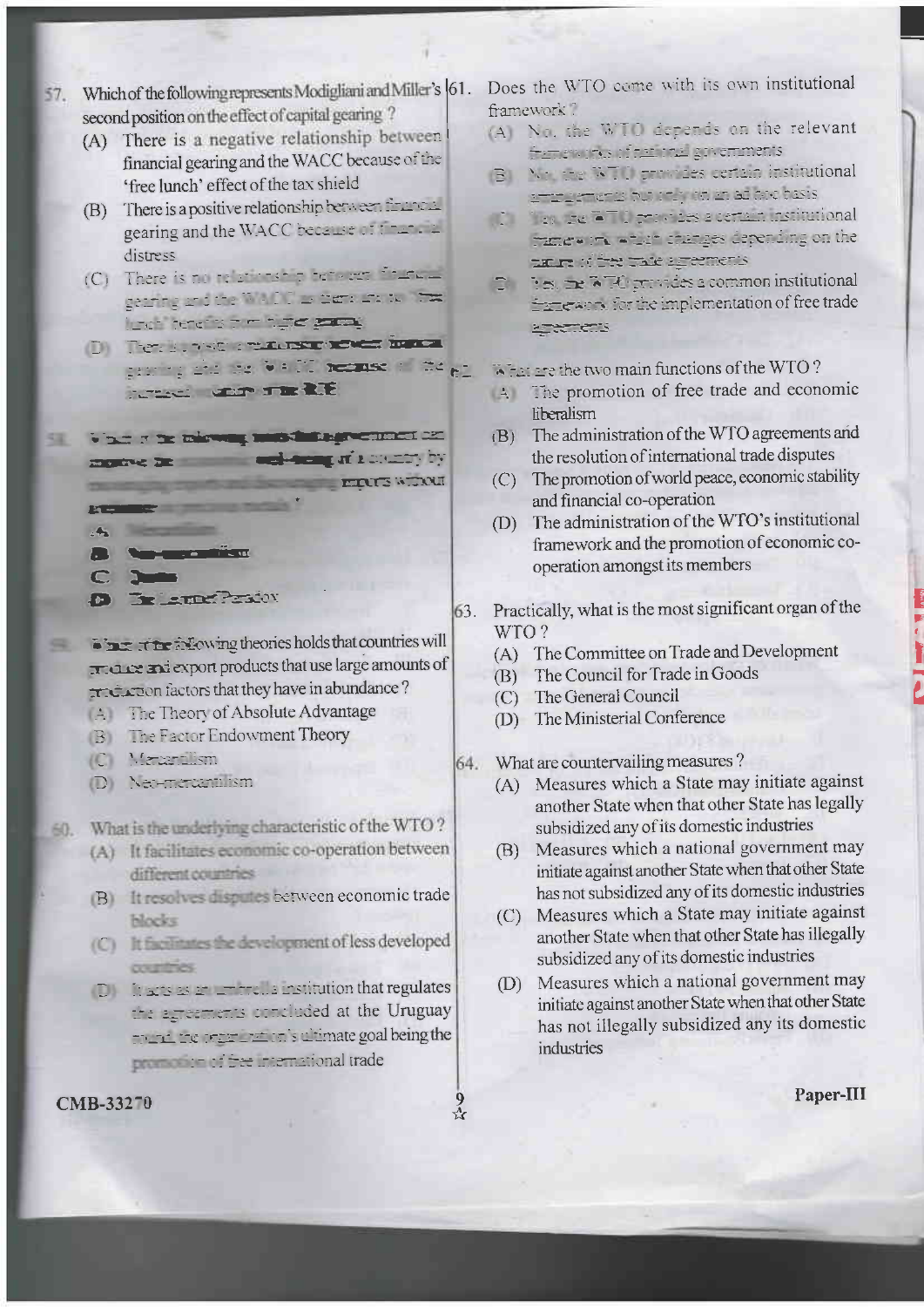65 Then the housing market boom first began to unravel | 70. globally in 2007, banks discovered their overexposure

- to
- (A) Derivatives
- (B) Shoddy buildings
- (C) Politically motivated loans
- (D) 'Toxic assets' of mortgage-backed securities
- 66. According to which theory will differences in nominal  $|_{71}$ . interest rates be eliminated in the exchange rate?
	- (A) The Combined Equilibrium Theory
	- (B) The PPP
	- (C) The Leontief Paradox
	- (D) The Fisher Effect
- 67. The Headquarters of Company X sends a memo to all subsidiaries establishing the intra-firm price at which a product will be sold. This price is called :
	- (A) Insider transfer price
	- (B) Transfer price
	- (C) Internal ticketing
	- (D) Intra-firm price
- 68. Which of the following are major public global governance agencies for trade and finance ? Please select all that apply:
	- I. Group of  $8(G8)$
	- II. International Organization of Securities Commission (IOSCO)
	- III. WHO
	- $(A)$  I and II  $(B)$  I, II and III
	- $(C)$  I only (D) II only
- 69. Strategies in which funds are moved from one MNE operation to another are called :
	- (A) Arm's Length Techniques
	- (B) Subsidiary Flows
	- (C) Fronting Techniques
	- (D) Funds Positioning Techniques
- **CMB-33270**
- What is the name of the famous book published jump before the end of the Second World War, by K Polanyi?
- (A) The Great Depression
- (B) The Great Markets
- (C) Transformation and Markets
- (D) The Great Transformation

Which of the following is a good reason to use clear accounts?

- (A) Subsidiaries that are owed money receive quicker payment
- (B) It ensures an efficient financial relationship across subsidiaries
- (C) Headquarters can better monitor the finances of each subsidiary
- (D) All of the above
- $72.$ How do governments lure foreign investment? Please select all that apply:
	- I. By devaluing their currency
	- II. By relaxing labor and environmental standards
	- III. By reducing restrictions on repatriation of profits
	- (A) Options I and II
	- (B) Options I and III
	- (C) Options II and III
	- (D) Options I, II and III
- 73. Which of the following is an exchange risk management technique through which the firm contracts with a third party to pass exchange risk onto that party. via instruments such as forward contracts, futures, and options?
	- (A) Risk avoidance
	- (B) Risk adaptation
	- (C) Risk transfer
	- (D) Diversification

 $\frac{10}{3}$